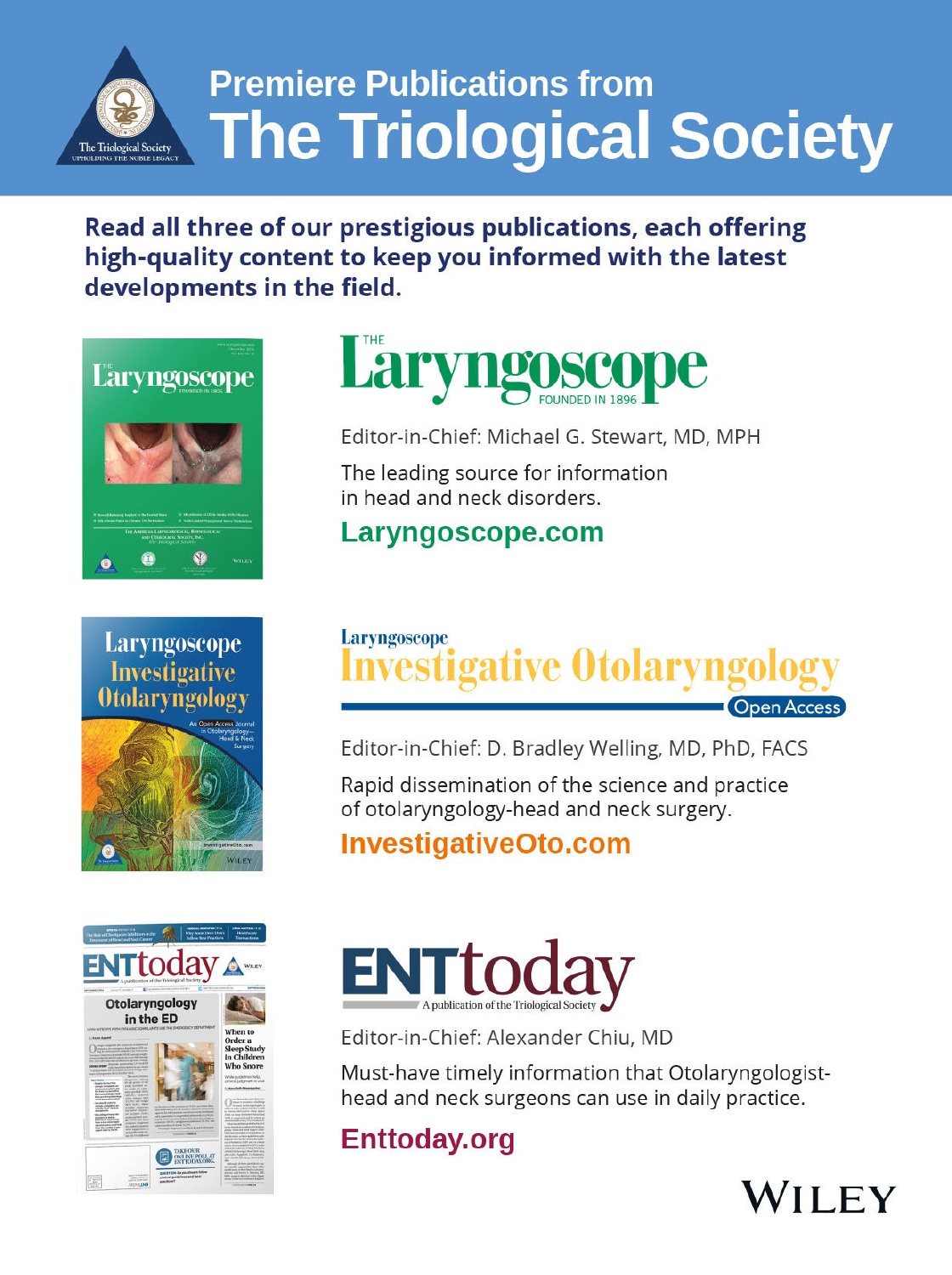# Antileukotrienes Improve Naso-Ocular Symptoms and Biomarkers in Patients With NARES and Asthma

Eugenio De Corso, MD, PhD <sup>o</sup>; Roberta Anzivino, MD; Jacopo Galli, MD; Silvia Baroni, MD; Walter Di Nardo, MD; Carla De Vita, MD; Antonio Salvati, MD; Chiara Autilio, CB; Stefano Settimi, MD; Dario Mele, MD; Gaetano Paludetti, MD; Joaquim Mullol, MD

**Objective:** The aim of our study was to analyze the montelukast effectiveness in improving oculonasal symptoms, patientreported outcomes (PROs), and eosinophilic biomarkers in patients with nonallergic rhinitis eosinophilic syndrome (NARES).

Methods: We enrolled prospectively 80 symptomatic patients treated with 10 mg once a day of montelukast in monotherapy for 2 months. All patients were investigated before and after treatment. Nasal symptoms (nasal obstruction, rhinorrhoea, sneezing, nasal itching), ocular symptoms (redness/puffiness, watery eyes), and other PROs (olfactory dysfunction, difficulty going to sleep, nighttime awakenings, and nasal congestion on awakening) were scored by visual analogic scale. The following clinical scores were assessed: Total Nasal Symptom Score (T4NSS), Total Ocular Symptom Score (T2OSS), Total Symptom Score of Patient-Reported Outcomes (TSS-PROs), and a Composite Symptoms Score (CSS). Patients were classified as responders when a reduction of at least 50% of the CSS was observed. Before and after treatment, the eosinophilic biomarkers in nasal lavage were analyzed: nasal eosinophilia (number of eosinophils per high power field), eotaxin-1 and eotaxin-2.

Results: After treatment, significant reductions were observed for all the symptom scores. Forty-two of 78 patients were considered responders. A significant reduction of eosinophils in nasal mucosa and of levels of eotaxin-1 and eotaxin-2 in nasal lavage were observed after treatment in responder patients. Patients with asthma had an increased probability to be responders.

Conclusion: NARES patients may benefit from treatment with montelukast. In particular, the presence of concomitant asthma may be predictive of a greater efficacy.

Key Words: NARES, asthma, antileukotrienes, montelukast, eosinophils, eotaxin, precision medicine. Level of Evidence: 2

Laryngoscope, 129:551–557, 2019

## **INTRODUCTION**

Cysteinyl-leukotrienes (cysLTs), including LTC4, LTD4, and LTE4, are proinflammatory mediators derived from arachidonic acid and synthesized by mast cells and eosinophils in response to stimuli such as allergens, proinflammatory cytokines, and other types of receptordependent stimuli.<sup>1</sup> After release into the circulation, cysLTs reach their targets in the upper and lower airways and interact with two main receptors  $(LT_1R \text{ and } LT_2R)$ , eliciting a number of responses including the recruitment of inflammatory cells (particularly eosinophils), cytokine

DOI: 10.1002/lary.27576

release, enhanced mucus production, mucosal edema, and activation of airway smooth muscle. Most of the proinflammatory activity seems to be attributed to mediation through  $LT_1R$ , which are expressed on basophils; mast cells; dendritic cells; eosinophils; monocytes/macrophages; and a variety of structural cells such as airway smooth muscle, fibroblasts, epithelial, and endothelial cells.<sup>2</sup>

Clinical studies<sup>3,4</sup> have shown that  $LT_1R$  selective antagonists such as montelukast and zafirlukast may be advantageously administered orally in patients with lower airway inflammation/bronchial obstruction or reactivity due to the reduction of eosinophil accumulation and infiltration in the bronchial wall. A recent meta-analysis suggests that, although inhaled corticosteroids remain the first-line treatment, leukotriene receptor antagonists in monotherapy significantly reduce severe exacerbations in chronic mild to moderate asthma.<sup>5</sup> The effectiveness of antileukotrienes has also been assessed in patients suffering from allergic rhinitis (AR) with or without concomitant asthma. The common outcome of studies in this field was the significant improvement in daytime and nighttime symptoms related to both perennial and seasonal AR in patients treated with montelukast in comparison to placebo. $^{\tilde{6},7}$ 

Currently, the effects of montelukast on symptomatic patients with nonallergic rhinitis (NAR), and in particular on NAR with eosinophilic syndrome (NARES), have not been investigated in the literature. Nonallergic rhinitis

#### Laryngoscope 129: March 2019 De Corso et al.: Antileukotrienes Efficacy in NARES Patients

From the Fondazione Policlinico Universitario A. Gemelli IRCCS, UOC di Otorinolaringoiatria, Dipartimento Scienze dell'Invecchiamento Neurolgiche e della Testa e del Collo, Università Cattolica del Sacro Cuore, Rome, Italy (E.DC., R.A., J.G., W.DN., C.DV., A.S., S.S., D.M., G.P.); the Department of Diagnostic and Laboratory Medicine—Institute of Biochemistry and Clinical Biochemistry (S.B.); the Department of Biochemistry, Faculty of Biology and Research Institute Hospital 12 the Octubre, Complutense University, Madrid, Spain (C.A.); and the Rhinology Unit & Smell Clinic, Department of Otorhinolaryngology, Hospital Clinic, IDIBAPS, Universitat de Barcelona, CIBERES Barcelona, Catalonia, Spain (J.M.)

Editor's Note: This Manuscript was accepted for publication on August 24, 2018.

These authors contributed equally to this work.

The authors have no funding, financial relationships, or conflicts of interest to disclose.

Send correspondence to Dr. De Corso Eugenio, Fondazione Policlinico Universitario A. Gemelli IRCCS, Head and Neck surgery, Largo F. Vito 1, 00168 Rome, Italy. E-mail: [eugenio.decorso@policlinicogemelli.it](mailto:eugenio.decorso@policlinicogemelli.it)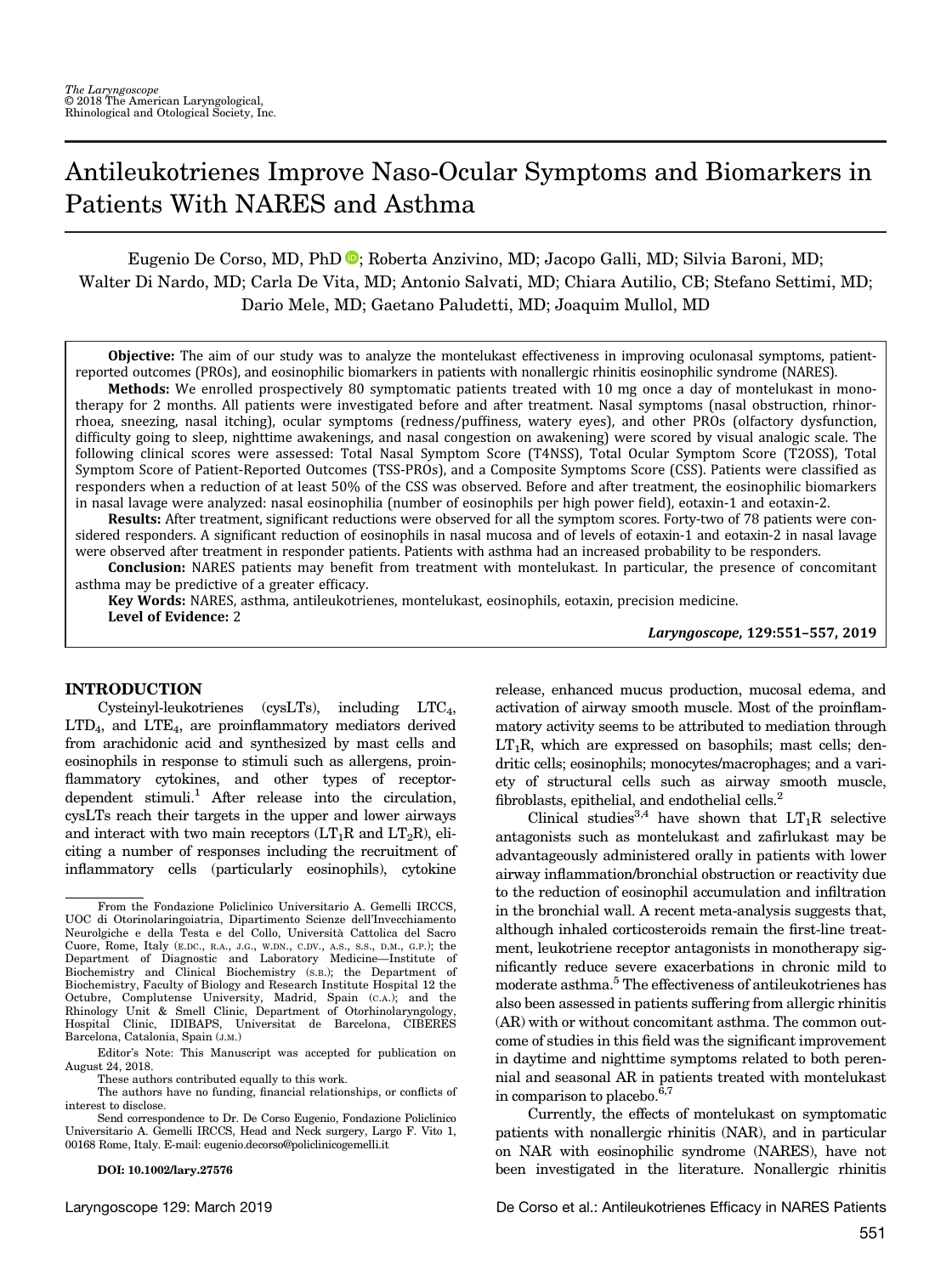includes an extensive list of different phenotypes that differ in terms of pathogenic mechanisms and clinical features. $8-10$ Several authors $11-16$  have encouraged the detection of inflammation in patients affected by NAR because the type of inflammatory pattern may impact differently both the disease severity and therapeutic response. Therefore, we strongly suggest defining the different phenotypes of NAR, and in particular the presence of nasal eosinophilia, which causes the most severe symptoms and greater association with comorbidities.<sup>17,18</sup> Corticosteroids are effective in controlling nasal symptoms in these patients by directly inducing eosinophil apoptosis, inhibiting eosinophil recruitment and its migration into the nasal airways.19 Nevertheless, the long-term usage of corticosteroids is limited in certain situations such us hemorrhagic diatheses, history of recurrent nasal bleeding, and ocular contraindications; for these, alternative therapeutical options may be useful.

Because cysLTs are produced by eosinophils and play an important role in eosinophilic inflammation, selective antagonists such as montelukast may represent an alternative option to control nasal symptoms in NARES patients. Nonetheless, there are no existing published studies examining the role of leukotriene modifiers in the treatment of NARES. Because  $LT_1R$  antagonists have been shown to be effective in attenuating eosinophilic inflammation in the airways of asthmatic subjects and in the nasal mucosa of allergic subjects, we hypothesized that this drug could have a significant effect on the treatment of eosinophilic NAR patients.

The aim of our study was to analyze the effectiveness of montelukast, an  $LT_1R$  selective antagonist, in the management of nasoocular symptoms and PROs in patients with NARES. In addition, secondary objectives were to assess the effect of montelukast on nasal eosinophilic infiltration and eosinophilic biomarkers in nasal lavage while phenotyping NARES responder patients based on therapeutic response.

### MATERIALS AND METHODS

### Study Population and Study Design

This is a prospective open-label cohort study (therapeutic) of level 2. Symptomatic patients with a diagnosis of NARES were recruited and treated with 10 mg montelukast orally in monotherapy once a day for 8 weeks. Patients were followed between February 2018 and April 2018 at our rhinology unit of the head and neck department of A. Gemelli Hospital Foundation IRCCS (Institute of Treatment and Scientific Research). All the patients gave their informed consent to participate in the study. The study was approved by the ethics committee of our institution (ID1805).

Montelukast was safely tolerated: 78 of 80 patients completed the treatment period (53 females [67.9%]; mean age of  $41 \pm 14$  years). Baseline characteristics of patients are shown in Table I. There were only two dropouts in total, and the reasons for discontinuation were minor adverse events (headache in one patient, gastrointestinal symptoms in another).

Inclusion criteria. The phenotyping of NARES patients was based on several inclusion and exclusion criteria. Inclusion criteria consisted of clinical symptoms of persistent rhinitis, negative skin prick test, negative specific IgE blood assays with

Radioallergosorbent test (RAST), negative intranasal allergen provocation test for principal inhalant allergens (including house dust mites, major Italian pollens, mold, dogs/cats epithelium), and eosinophilic infiltration in the sinonasal mucosa detected by nasal cytology greater than 20% of total inflammatory cells in at least 10 fields observed (diagnostic cutoff assumed by most authors in literature). $17,18$ 

Exclusion criteria. We excluded from the study patients presenting at least one of these conditions: Previous sinonasal surgery, local or systemic medical treatment such as intranasal or oral corticosteroid (during the previous 4 weeks), positive skin prick test, negative nasal cytology or eosinophil infiltration lower than the assumed diagnostic cutoff, evidence of nasal polyps at nasal endoscopy (Meltzer endoscopic score  $> 0$ ),<sup>20</sup> or evidence of sinonasal occupancy at computed tomography scan (Lund-Mackay score  $> 0$ .<sup>21</sup>

# Efficacy Outcomes

Nasal symptoms and patient-reported outcomes. Patients were asked to complete a rhinological questionnaire at baseline and at end of treatment to score, using a visual analogical scale (VAS) ranging from 0 to 10 cm, their main nasal symptoms (nasal obstruction, rhinorrhoea, sneezing, and nasal itching); ocular symptoms (redness/puffiness, watery eyes); and other PROs such as olfactory dysfunction, sleeping difficulties, nighttime awakenings, and nasal congestion on awakening. For each symptom, the patients had to indicate, using a scale ranging from 0 to 10, their answer to the question: "How troublesome is your symptom?" Patients were notified that 0 indicated "absence of symptom" and 10 indicated "symptom extremely bothersome." For each patient, we calculated the T4NSS by adding the scores of the four main nasal symptoms, the T2OSS by adding the scores of the two main ocular symptoms, and the TSS-PROs by adding the scores of the other four PROs (olfactory dysfunction, difficulty going to sleep, nighttime awakenings, and nasal congestion on awakening). Finally, the CSS was also calculated by adding the T4NSS, T2OSS, and TSS-PROs scores. The efficacy was assessed comparing values of symptom scores at baseline and at the end of 8 weeks of treatment. Patients were classified as responders to treatment when there was at least 50% improvement in the CSS compared to baseline. We lastly performed uninominal logistic regression analysis based on clinical patient phenotypes (familiar history for sinonasal eosinophilic inflammation, associated asthma, and blood hypereosinophilia) to establish the relative risk (RR) of good response to the therapy.

Eosinophilic infiltration of nasal mucosa by nasal cytology. Nasal leukocyte counts were performed on scraped nasal tissue, obtained from the inferior turbinate bilaterally. Scraping was performed using Rhinoprobe (Farmark s.n.c, Milan, Italy). The sample was gently spread on glass slides and immediately fixed in 95% ethyl alcohol and stained with May-Grünwald-Giemsa. The slides were examined under oil immersion by light microscopy at a magnification of ×1000. Nasal tissue eosinophil infiltration was measured as eosinophil count per high power field (Ec-hpf), and reported as the mean of at least 10 high-powered fields observed at nasal cytology.3,12,13,17,18

Nasal lavage fluid collection and processing of eosinophilic biomarkers. Nasal lavage fluid was obtained from subjects with the head bent down, based on methods previously described.<sup>22</sup> Each nostril was washed by instilling 5 mL of saline solution (NaCl 0.9%) prewarmed to 35 °C. The fluid was collected by asking the subjects to lean forward and blow the nasal

Laryngoscope 129: March 2019 De Corso et al.: Antileukotrienes Efficacy in NARES Patients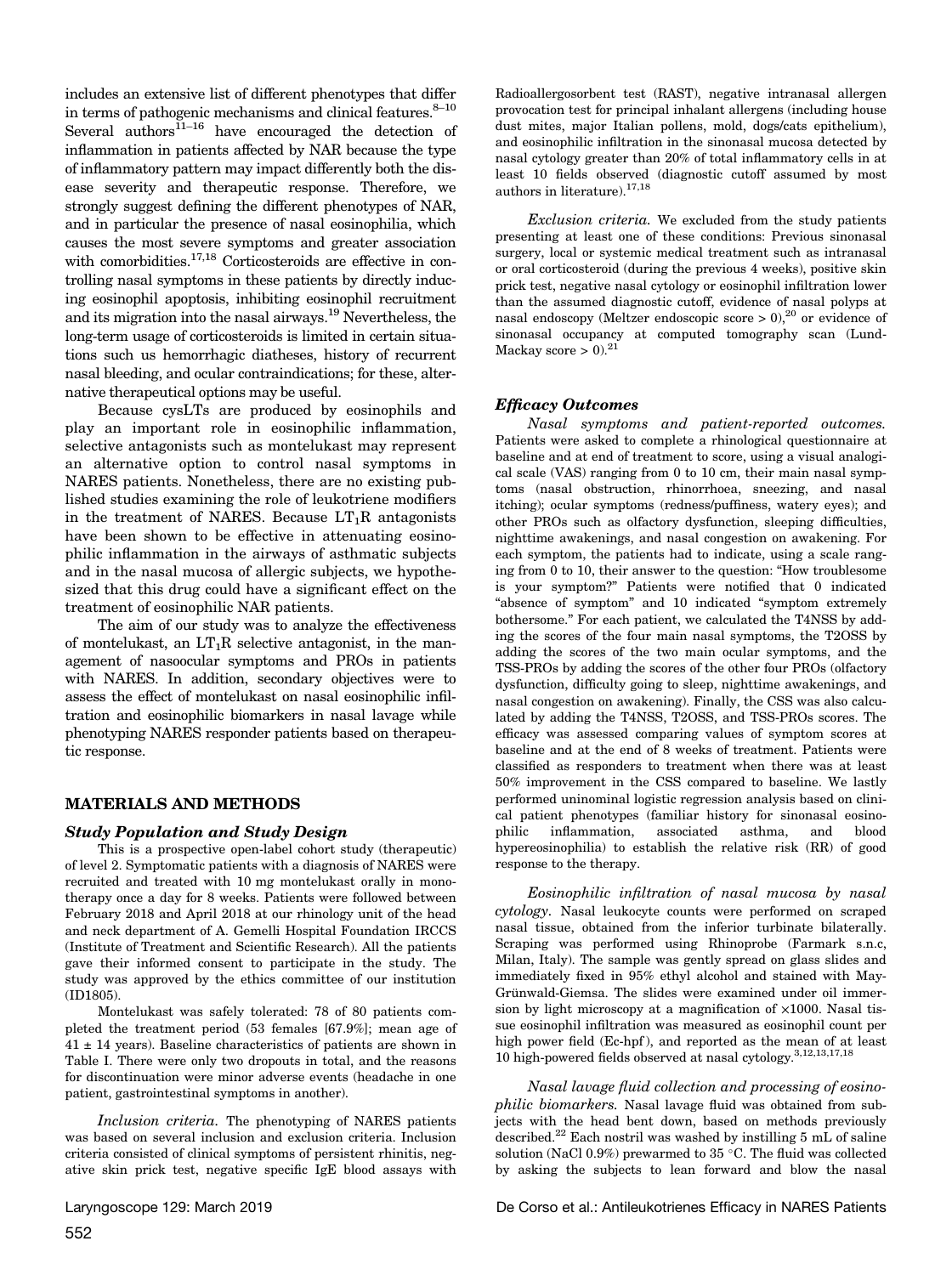| TABLE I.<br>Clinical Characteristics and Eosinophilic Biomarkers of Patients at Baseline |                  |                  |                  |        |
|------------------------------------------------------------------------------------------|------------------|------------------|------------------|--------|
|                                                                                          |                  |                  |                  |        |
| Age, years (mean $\pm$ SD)                                                               | $41 \pm 14$      | $40 \pm 13$      | $42 \pm 15$      | > 0.05 |
| Gender (females)                                                                         | 53 (67.9%)       | 28 (66.7%)       | 25 (69.4%)       | > 0.05 |
| Clinical factors                                                                         |                  |                  |                  |        |
| Family history of sinonasal disorders                                                    | 30 of 78 (38.5%) | 14 of 42 (33.3%) | 16 of 36 (44.4%) | > 0.05 |
| Duration of rhinitis, years (mean $\pm$ SD)                                              | $7.2 \pm 3.0$    | $6.1 \pm 3.0$    | $8.2 \pm 2.0$    | > 0.05 |
| Asthma                                                                                   | 22 of 78 (28.2%) | 15 of 42 (35.7%) | 7 of 36 (19.4%)  | < 0.05 |
| Peripheral blood ipereosinophilia                                                        | 22 of 78 (28.2%) | 10 of 42 (23.8%) | 12 of 36 (19.0%) | > 0.05 |
| Eosinophilic biomarkers                                                                  |                  |                  |                  |        |
| Eosinophils, Ec-hpf (mean $\pm$ SD)                                                      | $54.1 + 8.1$     | $65.9 \pm 10.2$  | $43.9 \pm 8.1$   | < 0.05 |
| Eotaxin-1, pg/mL (mean $\pm$ SD)                                                         | $22.8 + 6.1$     | $29.1 + 8.5$     | $21.1 \pm 7.5$   | > 0.05 |
| Eotaxin-2, pg/mL (mean $\pm$ SD)                                                         | $136.6 + 23.2$   | $145.6 + 19.5$   | $126.6 + 20.5$   | > 0.05 |

P values of comparison between responder and nonresponder are reported.

SD = standard deviation.

contents gently into a funnel connected to a 30 mL universal container. The lavage fluid was filtered to remove any nasal mucus, centrifuged immediately at 4 thousand rpm for 5 minutes, and then divided into aliquots and frozen at  $-80^{\circ}$ C until assay.

CCL24 (eotaxin-2) and CCL11 (eotaxin-1) immunoassay. CCL24 and CCL11 were assayed according to the manufacturer's instructions (R&D Systems, Minneapolis, MN) by Quantikine Human CCL24 and CCL11 Immunoassay ELISA kits designed to measure CCL24 and CCL11 levels in cell culture supernatant, serum, and plasma. All samples, standards, and controls were assayed in duplicate, and mean values were calculated as in our previous experience.<sup>23,24</sup> The coefficient of variation of duplicates was always less than 7%. The sensitivity of the CCL24 assay was 2.5 pg/mL, and the range was from 2.5 to 2,500 pg/mL. The sensitivity of the CCL11 assay was 5.0 pg/mL, and the measuring range was from 5.0 to 1,000 pg/mL.

#### Statistical Analysis

Statistical analysis was performed using SPSS package version 22.0 (IBM Corp., Armonk, NY). Baseline and posttreatment scores were compared by two-tailed Student  $t$  test for paired data. The limit for statistical significance was set at alpha = 0.05 because the P value  $< 0.05$  was considered significant. The RR of good outcome (probability to be a responder to montelukast treatment) was established for clinical factors by binominal regression analyses. In our study, we chose to perform a binomial logistic regression because the dependent variable was dichotomous. The outcome was coded as "0" or "1," leading to the most straightforward interpretation. In our series, "1" represents responder to treatment, "0" represents nonresponder to treatment. The results were considered significant for a  $P$  value  $< 0.05$ .

### RESULTS

#### Efficacy Outcomes

Symtpoms control. In Figure 1, we report the values of mean VAS scores for nasal symptoms, eye symptoms, and patient's reported outcomes in all patients before and after treatment. We observed a significant reduction in all mean scores after treatment for each item analyzed  $(P < 0.05)$ . Furthermore, we identified a significant decrease in mean T4NSS (Fig. 1A) (from  $26.0 \pm 8.0$  to  $12.8 \pm 5.4$ ,  $P < 0.05$ ) in mean T2OSS (Fig. 1B) (from  $8.3 \pm 4.1$  to  $2.7 \pm 1.5$ ,  $P < 0.05$ ) and in mean TSS-PROs (Fig. 1C) (from  $11.8 \pm 4$  to  $4.6 \pm 3$ ,  $P < 0.05$ ). Finally, a significant decline of the mean value of CSS from  $46.0 \pm 15.6$  to  $20.3 \pm 15.2$  (P < 0.05) was ascertained. In evaluating the efficacy of montelukast for individual patients, 42 of 78 patients (53.8%) were considered responders, whereas 36 of 78 patients (46.2%) did not have good control of symptoms and were considered nonresponders. We did not find a significant difference between responders and nonresponders in terms of median age and gender ratio.

Eosinophilic infiltration of nasal mucosa. A significant difference between mean Ec-hpf before and after treatment was observed in all patients  $(54.1 \pm 8.1)$ vs.  $42.3 \pm 7.1$ ,  $P < 0.05$ ), especially in responders  $(65.9 \pm 10.2 \text{ vs. } 33.5 \pm 8.4, P < 0.05)$ , as shown in Figure 2. No differences were found in nonresponders before and after treatment  $(43.9 \pm 8.1 \text{ vs. } 51.7 \pm 9.9)$ .

Eosinophilic biomarkers in nasal fluid pre- and posttreatment. Although eotaxin-1 concentrations in nasal lavage were unchanged after montelukast treatment  $(22.8 \pm 6.1 \text{ pg/mL}$  vs.  $23.4 \pm 6.9 \text{ pg/mL}$ , a significant reduction  $(29.1 + 8.5 \text{ pg/mL}$  vs.  $19.9 \pm 8.1 \text{ pg/mL}$ ,  $P < 0.05$ ) was observed in responders, whereas no considerable changes were observed in nonresponders  $(21.1 \pm 7.5 \text{ pg/mL})$ vs.  $29.6 \pm 8.1$  pg/mL) (Fig. 3). Similar findings account for eotaxin-2 concentration, a significant decrease in responders  $(145.6 + 19.5$  pg/mL vs.  $115.4 + 18.1$  pg/mL,  $P < 0.05$ ) but no difference in nonresponders (126.6 + 20.5 pg/mL vs.  $145.8 + 21.5$  pg/mL) or in the overall population  $(136.6 \pm 23.2 \text{ pg/mL} \text{ vs. } 134.6 \pm 22.4 \text{ pg/mL})$  (Fig. 4).

# Phenotyping of NARES Patients Based on Treatment Response

Distribution of clinical conditions commonly associated with nonallergic eosinophilic rhinitis is reported in Table I. We evaluated the RR of good response to

Laryngoscope 129: March 2019 De Corso et al.: Antileukotrienes Efficacy in NARES Patients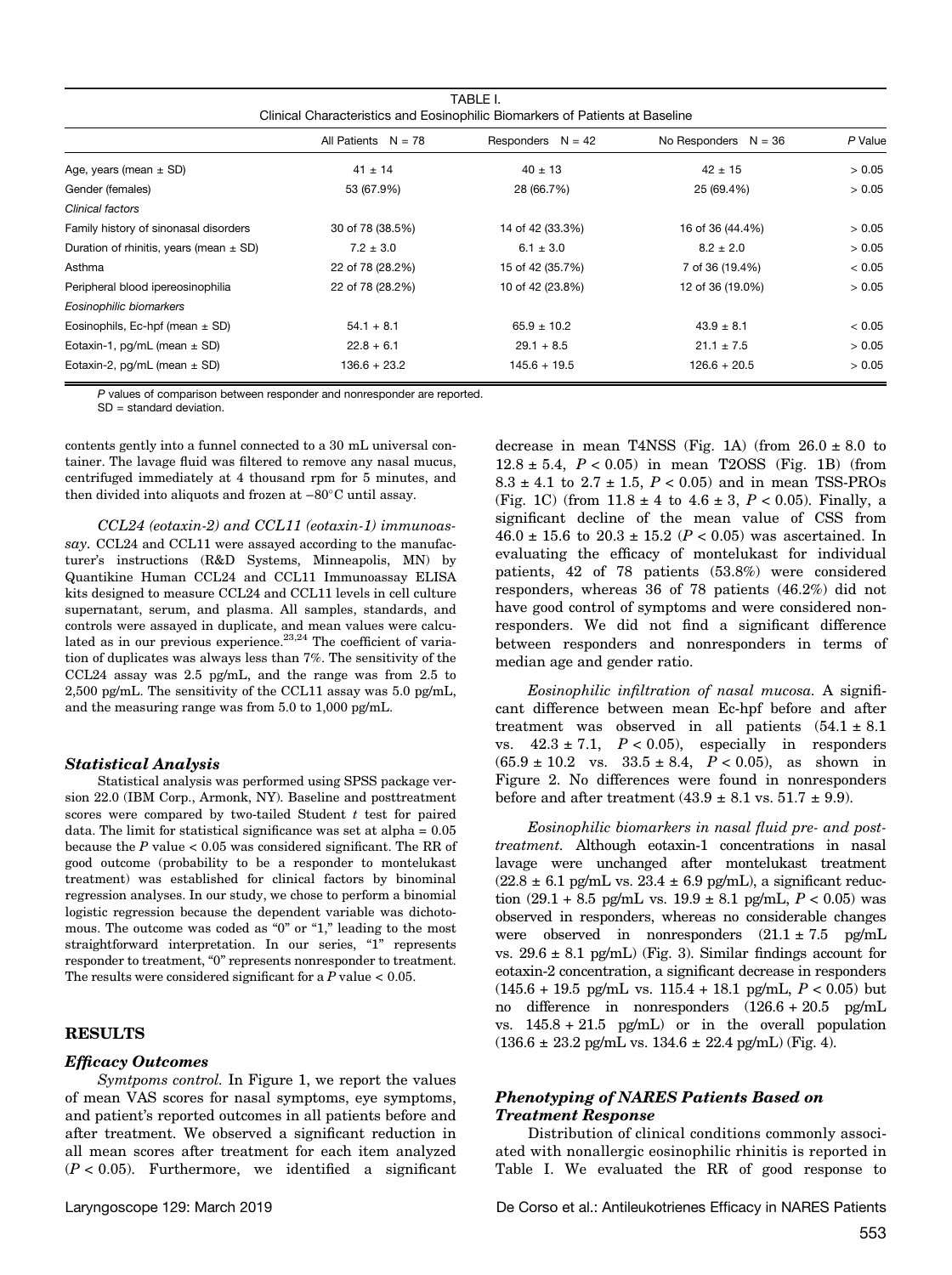

Fig. 1. Severity of nasal-ocular symptoms and PROs before and after montelukast treatment in nonallergic rhinitis eosinophilic syndrome patients: (A) nasal symptoms, (B) Patient-Reported Outcomes (PROs), and (C) Eye Symptoms.

treatment in the presence of asthma, blood hypereosinophilia, and family history of eosinophilic sinonasal inflammation using binominal logistic regression analyses. Patients with asthma showed an increased probability of a good outcome (RR: 1.59 [1.05–2.41],  $P < 0.05$ ), whereas a nonsignificant risk was observed for both blood hypereosinophilia (RR: 0.90 [0.48–1.33]) and family history of rhinitis (RR: 0.80 [0.51–1.26]) (Fig. 5).

### DISCUSSION

Several studies $^{25,26}$  have demonstrated that leukotriene receptor antagonists may inhibit bronchoconstriction and attenuate eosinophilia in the lower airway mucosa of asthmatic patients. Moreover, over the years montelukast has become the object of controlled clinical trials evaluating its efficacy and safety in the treatment of AR with or without concomitant asthma. Consequently, it has been



Fig. 2. Nasal mucosa eosinophil infiltration (Ec-hpf) before and after montelukast treatment in nonallergic rhinitis eosinophilic syndrome patients: all patients, responders, and nonresponders.Ec-hpf = eosinophilc count per high power field.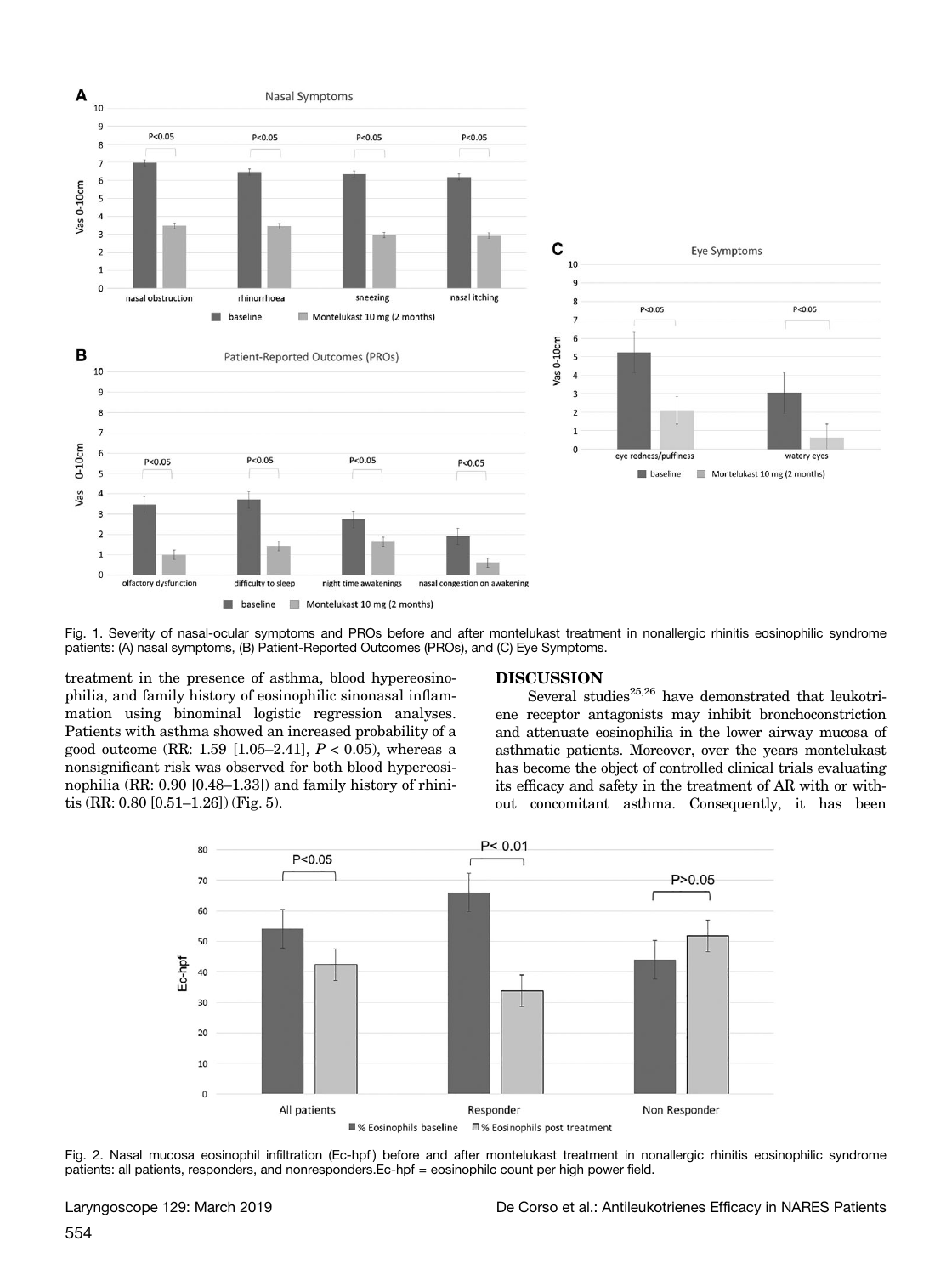



Fig. 3. Eotaxin-1 (A) and eotaxin-2 (B) levels (pg/dl) before and after montelukast treatment in nonallergic rhinitis eosinophilic syndrome patients: all patients, responders, and nonresponders.

approved by the U.S. Food and Drug Administration for the treatment of both seasonal and perennial AR.27 It is well known that cysLTs are synthesized via 5-lipoxygenase metabolism of arachidonic acid by mast cells and basophils during the AR early phase in response to antigens, and by eosinophils and macrophages during the AR late phase. Studies on murine experimental AR model have demonstrated a significant decrease in the number of eosinophils in nasal mucosa after treatment with montelukast not only by a reduction in tissue recruitment but also as a result of limited eosinophilopoiesis that is IL-5 dependent, with effects on several stages of cellular differentiation and maturation.28

In 2010, Mullol et al.<sup>29</sup> investigated the antiinflammatory effects of montelukast in an in vitro model of upper-airway eosinophil inflammation and demonstrated

the reduction of proinflammatory cytokines from nasal mucosa and polyp epithelial cells, as well as lower eosinophil survival primed by epithelial cell secretions. Montelukast had a strong inhibitory effect on Fetal Bovine Serum (FBS) -induced GM-CSF, IL-6, and IL-8 secretion but not on ICAM-1. These anti-inflammatory effects on epithelial cell cytokine secretion and on eosinophil survival suggest that montelukast may contribute to the reduction of eosinophilic inflammation in upper-airway inflammatory diseases such as rhinitis and nasal polyposis.<sup>30</sup>

In contrast to the extensive amount of information found in the literature on AR, there is limited data on the treatment of  $NAR$ <sup>8</sup>, for which the intense symptoms can negatively affect the patient's quality of life. Our preliminary results suggest for the first time that some NARES patients may significantly benefit from treatment with



Fig. 4. Eotaxin-2 levels (mean values in pg/dl) in nasal lavage before and after montelukast treatment in nonallergic rhinitis eosinophilic syndrome patients: all patients, responders, and nonresponders.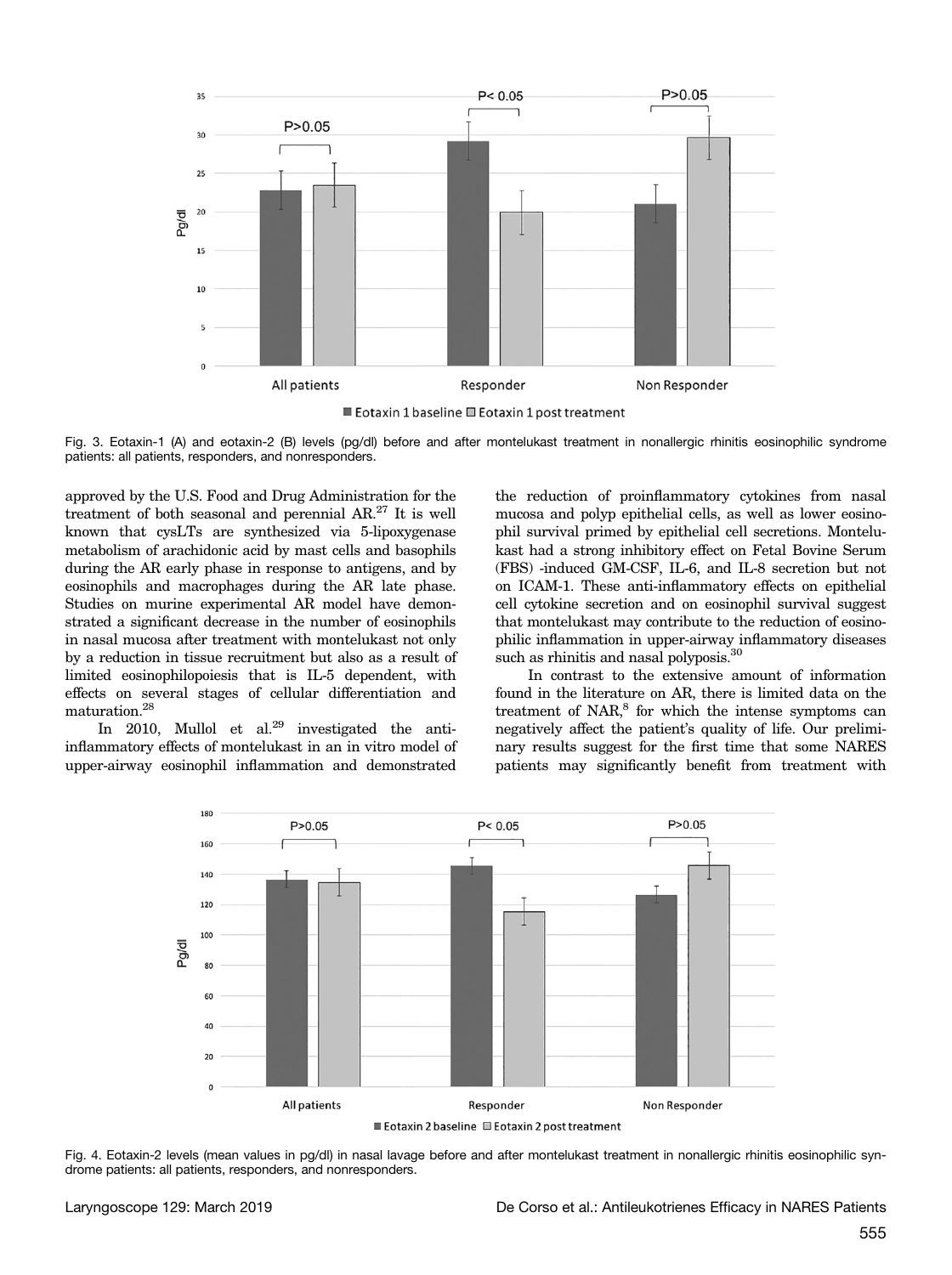

Fig. 5. Foster plot showing RR of good response to montelukast treatment based on clinical characteristics of nonallergic rhinitis eosinophilic syndrome patients. Clinical factors analyzed and RR with 95% confidence interval are showed.RR = relative risk.

montelukast 10 mg once a day. Considering all the patients enrolled, we observed a significant improvement of scores of nasal symptoms, eye symptoms, and PROs, with a significant reduction in the percentage of eosinophilic infiltration in the sinonasal mucosa following treatment. Analyzing the efficacy of montelukast in single patients, we observed a decrease of at least 50% of the CSS in approximately half of the treated patients, who were considered responders. In responder but not in nonresponder NARES patients, we also observed a significant reduction of eosinophil infiltration into the nasal mucosa. In this series, montelukast showed a good safety profile with the absence of any severe side effects, as also demonstrated in previous studies.<sup>25,26</sup> We confirmed good patient compliance and good tolerance to montelukast for 8 weeks in most of the patients and only minor side effects in two patients (headache and gastrointestinal symptoms).

Many studies $2^{3,24,31}$  have shown that the measurement of chemokine levels in nasal secretions may be useful in evaluating the degree of chronic nasal inflammation and consequently the response to therapy. Peric et al.<sup>32</sup> observed that nasal secretion levels of certain chemokines (MCP-1, MCP-3, and RANTES) correlated with nasal symptoms and degree of eosinophilia in patients with NARES and perennial AR. Similarly, we have previously demonstrated an important correlation with the levels of eotaxins and degree of eosinophilia and clinical symptoms in eosinophilic patients. $^{23,24}$  In the present series, we have observed that the levels of eosinophilic biomarkers were modified according to outcomes. After treatment, we observed significantly lower levels of eotaxin-1 and eotaxin-2 in responders, whereas an increasing trend was observed in nonresponders, although the difference did not reach statistical significance. These results were congruent with nasal mucosa eosinophil infiltration data. The evaluation of these objective parameters partially excluded a placebo effect in our series because we observed a significant reduction of eosinophilic biomarkers only in responders. The placebo effect could

potentially have some impact on the improvement of subjective outcomes (PROs, symptoms, VAS), whereas it is difficult to explain its effect on objective outcomes (eosinophilic biomarkers). Recent reviews on placebo effects in clinical trials suggest that objective changes following placebo treatments may not exist, or at least have been considerably overestimated. Meissner et al.<sup>33</sup> concluded in a review of clinical trials that placebo interventions can improve physical disease processes of peripheral organs more easily and effectively than biochemical processes.

Analyzing the response to therapy based on associated clinical factors, it was possible to identify different subgroups of patients who were presumed to belong to different phenotypes. Patients with asthma were the best responders to monotherapy with montelukast. Logistic regression analyses showed that they had an increased probability of good response to treatment with an RR of 1.59  $(P < 0.05)$ . These results are in concordance with previous studies in which montelukast treatment was reported to be of greater benefit in patients with asthma associated with rhinitis or rhinosinusitis.34,35 Philip et al.36 observed that patients with AR benefited the most from montelukast treatment (based on global evaluations) and achieved the greatest improvement for asthmatic patients. Yazici et al.<sup>37</sup> studied the effects of montelukast in patients affected by nasal polyposis with a history of asthma. They observed an improvement of Rhinosinusitis Disability Index scores with montelukast in association with intranasal corticosteroids within this patient population. The findings of our study seem to follow a similar direction, suggesting that antileukotrienes may be useful to treat other multimorbidies such as NARES + asthma.

### **CONCLUSION**

Our data suggest that, for the first time it has been demonstrated that montelukast may be an effective treatment option in patients affected by NARES to control their nasal and ocular symptoms, as well as other disease PROs such as olfactory dysfunction and nighttime disturbances. We also observed a significant reduction of nasal mucosa eosinophil infiltration and biomarkers (eotaxin) in responders compared to nonresponder patients. Finally, according to the emerging need for proper phenotyping of chronic rhinitis patients, going towards a precision medicine approach,<sup>38</sup> we identified different subgroups of NARES patients based on the response to antileukotriene treatment. Interestingly, the presence of concomitant asthma may be considered a predictive factor for montelukast efficacy. This is the first study in the literature demonstrating any efficacy of antileukotrienes on NARES patients. Unfortunatly, this is an open-label nonplacebo controlled trial and that is the main limitation of our study. Based on the present study, future randomized placebocontrolled trials are nonetheless needed to confirm the efficacy and tolerability of antileukotrienes in eosinophilic NAR patients, especially in those with concomitant asthma, and potentially in comparison with standard treatments such as intranasal corticosteroids.